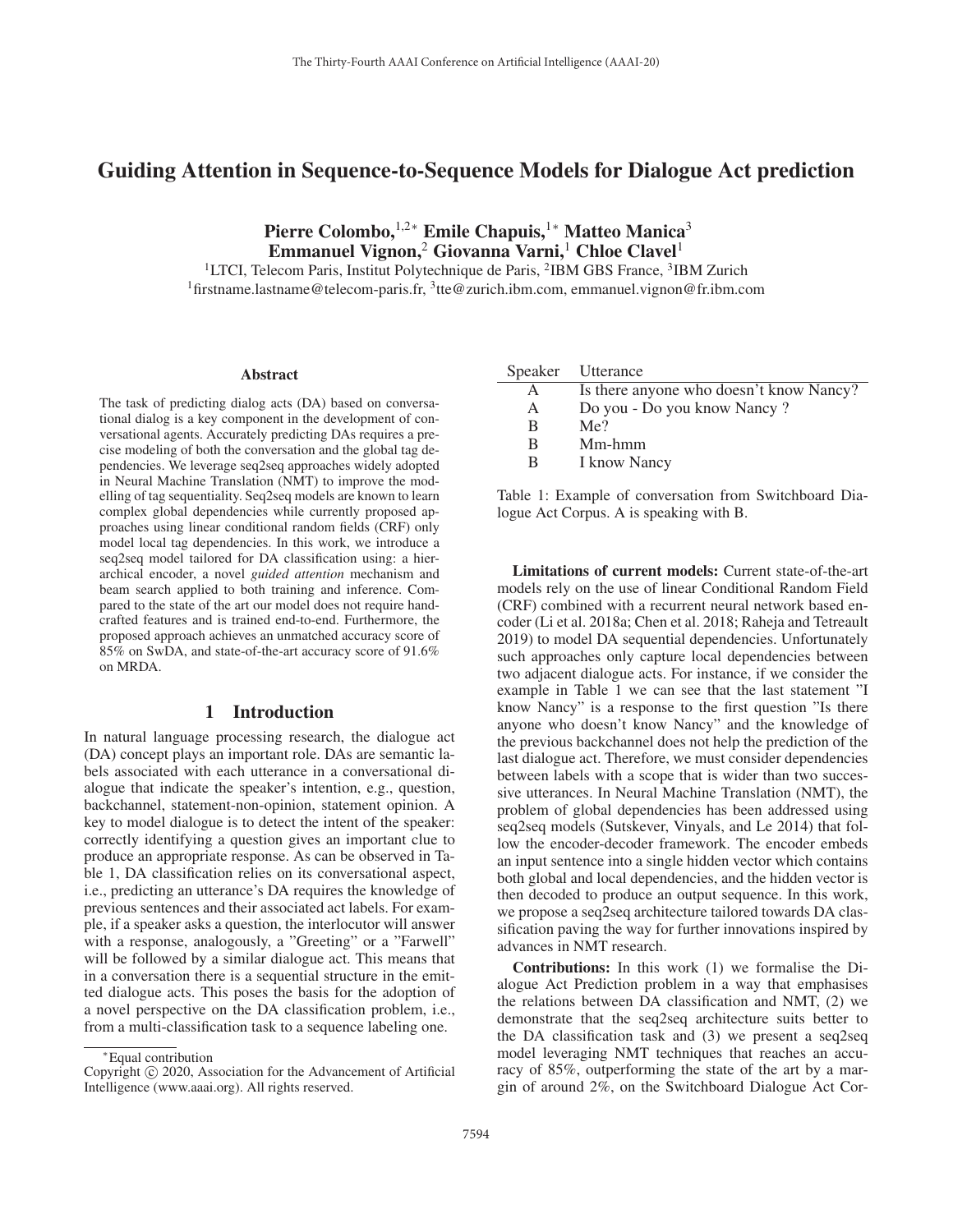pus (SwDA) (Stolcke et al. 1998) and a state-of-the-art accuracy score of 91,6% on the Meeting Recorder Dialogue Act (MRDA). This seq2seq model exploits a hierarchical encoder with a novel *guided attention* mechanism that fits with our setting without any handcrafted features. We finetune our seq2seq using a sequence level training objective making use of the beam search algorithm. To our knowledge, this is among the first seq2seq model proposed for DA classification.

## 2 Background

### DA classification

Several approaches have been proposed to tackle the DA classification problem. These methods can be divided into two different categories. The first class of methods relies on the independent classification of each utterance using various techniques, such as HMM (Stolcke et al. 2000), SVM (Surendran and Levow 2006) and Bayesian Network (Keizer, op den Akker, and Nijholt 2002). The second class, which achieves better performance, leverages the context, to improve the classifier performance by using deep learning approaches to capture contextual dependencies between input sentences (Bothe et al. 2018; Khanpour, Guntakandla, and Nielsen 2016). Another refinement of input contextbased classification is the modelling of inter-tag dependencies. This task is tackled as sequence-based classification where output tags are considered as a DA sequence (Li et al. 2018a; Kumar et al. 2018; Stolcke et al. 2000; Chen et al. 2018; Raheja and Tetreault 2019).

Two classical benchmarks are adopted to evaluate DA classification systems: the Switchboard Dialogue Act Corpus (SwDA)(Stolcke et al. 1998) and the Meeting Recorder Dialogue Act (MRDA) (Janin et al. 2003). State-of-the-art techniques achieve an accuracy of 82.9% (Li et al. 2018a; Raheja and Tetreault 2019). To capture input contextual dependencies they adopt a hierarchical encoder and a CRF to model inter-tag dependencies. The main limitation of the aforementioned architecture is that a linear-CRF model is able to only capture dependencies at a local level and fails to capture non local dependencies. In this paper, we tackle this issue with a sequence-to-sequence using a guided attention mechanism.

#### Seq2seq models

Seq2seq models have been successfully applied to NMT, where modeling non local dependencies is a crucial challenge. DA classification can be seen as a problem where the goal is to map a sequence of utterances to a sequence of DA. Thus, it can be formulated as sequence to sequence problem very similar to NMT.

The general architecture of our seq2seq models (Sutskever, Vinyals, and Le 2014) follows a classical encoder-decoder approach with attention (Luong, Pham, and Manning 2015). We use GRU cells (Cho et al. 2014), since they are faster to train than LSTM ones (Jozefowicz, Zaremba, and Sutskever 2015). Recent advances have improved both the learning and the inference process, producing sequences that are more coherent by means of sequence level losses Wiseman and Rush

(2016) and various beam search settings (Wu et al. 2016; ?). The closest setting where seq2seq model have been successfully used is dependency parsing (Li et al. 2018b), where output dependencies are crucial to achieve state-of-the-art performance. In our work we adjust NMT techniques to the specifics of DA classification.

### 3 Problem statement

#### DA classification as an NMT problem

First, let's define the mathematical notations we will adopt in this work. We have a set D of conversations, i.e  $D =$  $(C_1, C_2, \ldots, C_{|D|})$  with  $Y = (Y_1, Y_2, \ldots, Y_{|D|})$  the corresponding set DA labels. A conversation  $C_i$  is a sequence of utterances, namely  $C_i = (u_1, u_2, \dots, u_{|C_i|})$  with  $Y_i =$  $(y_1, y_2, \ldots, y_{|C_i|})$  the corresponding sequence of DA labels. Thus, each utterance  $u_i$  is associated with a unique DA label  $y_i \in \mathcal{Y}$  where  $\mathcal{Y}$  is the set of all the possible dialogue acts. Finally, an utterance  $u_i$  can be seen as a sequence of words, i.e  $u_i = (\omega_1^i, \omega_2^i, \dots, \omega_{|u_i|}^i)$ . In NMT, the goal is to associate for any sentence  $X^{l_1} = (x_1^{l_1}, ..., x_{|X^{l_1}|}^{l_1})$  in language  $l_1$  a sentence  $X^{l_2} = (x_1^{l_2}, ..., x_{|X^{l_2}|}^{l_2})$  in language  $l_2$ where  $x_i^{l_k}$  is the *i* word in the sentence in language  $l_k$ . Using this formalism, it is straightforward to notice two main similarities  $(\mathbb{S}_1, \mathbb{S}_2)$  between DA classification and NMT.  $(\mathbb{S}_1)$ In NMT and DA classification, the goal is to maximise the likelihood of the output sequence given the input sequence  $(P(X^{l_2}|X^{l_1})$  versus  $P(Y_i|C_i)$ ). (S<sub>2</sub>) For the two tasks, there are strong dependencies between units composing both the input and output sequences. In NMT, those units are words  $(x<sub>i</sub>$  and  $y<sub>i</sub>)$ , in DA classification those units are utterances and DA labels  $(u_i \text{ and } y_i)$ .

### Specifics of DA classification

While NMT and DA classification are similar under some point of views, three differences are immediately apparent  $(\mathbb{D}_i)$ .  $(\mathbb{D}_1)$  In NMT, the input units  $x_i$  represent words, in DA classification  $u_i$  are input sequences composed with words. Considering the set of all possible sequences as input (context consideration leads to superior performance) implies that the dimension of the input space several order of magnitude larger than compared to a standard NMT.  $(\mathbb{D}_2)$  In DA, we have a perfect alignment between input and output sequences (hence  $T = T$ ). Some languages, e.g., French, English, Italian share a partial alignment, but in DA classification we have a strong mapping between  $y_i$  and  $x_i$ . ( $\mathbb{D}_3$ ) In NMT, the input space (number of words in  $l_1$ ) is approximately the same size of the output space (number of words in  $l_2$ ). In our case the output space (number of DA tags  $|\mathcal{Y}| < 100$  has a limited size, with a dimension that is many order of magnitude smaller than the input space one.

In the following, we propose an end-to-end seq2seq architecture for DA classification that leverages  $(\mathbb{D}_1)$  using a hierarchical encoder,  $(\mathbb{D}_2)$  through a guided attention mechanism and  $(\mathbb{D}_3)$  using beam search during both training and inference, taking advantage of the limited dimension of the output space.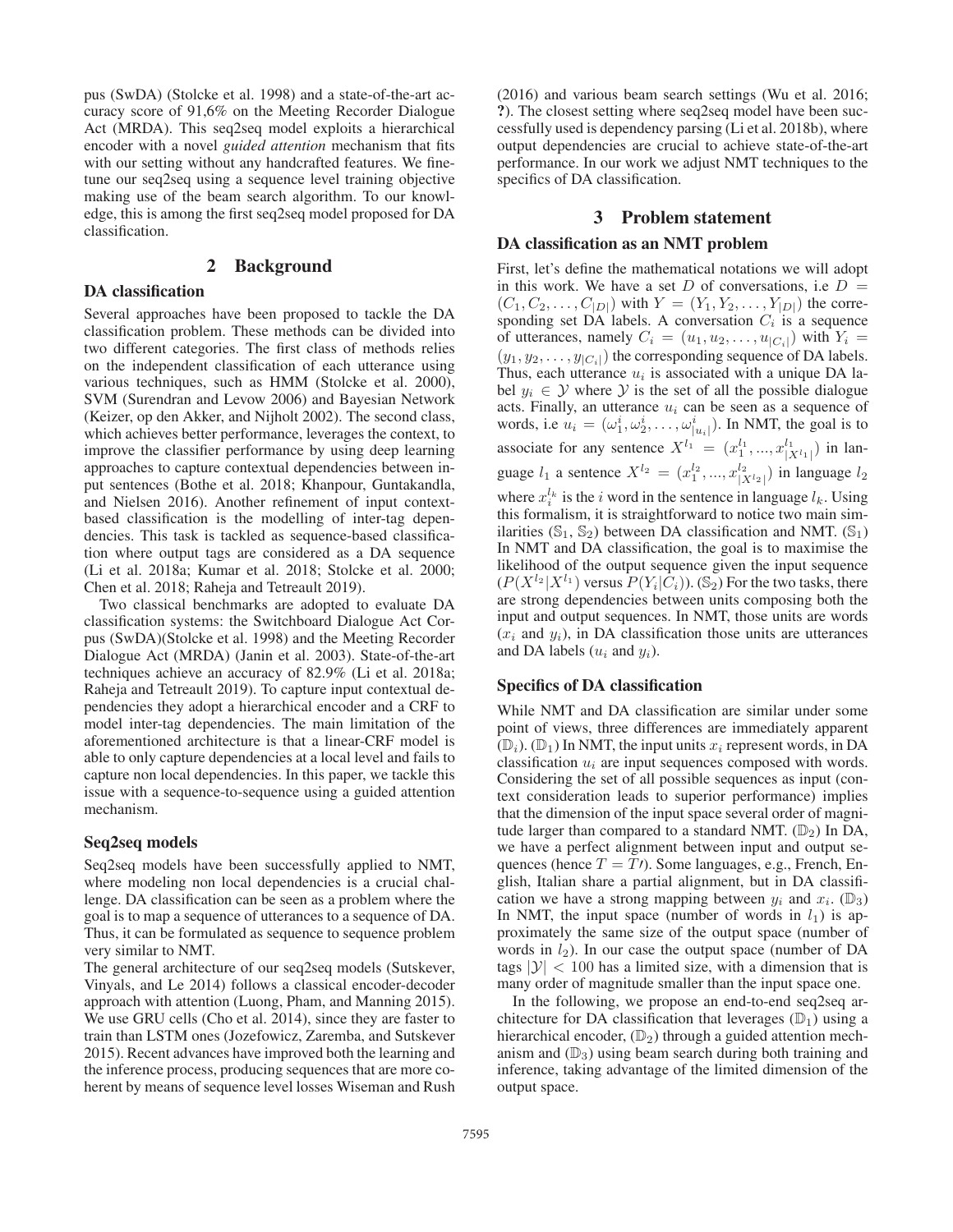## 4 Models

In Seq2seq, the encoder takes a sequence of sentences and represents it as a single vector  $H_i \in \mathcal{R}^d$  and then pass it to the decoder for tag generations.

### Encoders

In this section we introduce the different encoders we consider in our experiments. We exploit the hierarchical structure of the dialogue to reduce the input space size  $(\mathbb{D}_1)$  and to preserve word/sentence structure. During both training and inference, the context size is fixed to  $T$ . Formally, an encoder takes as input a fixed number of utterances  $(u_{i-T},...,u_i)$  and outputs a vector  $H_i \in \mathcal{R}^d$  which will serve to initialize the hidden state of the decoder. The first level of the encoder computes  $\mathcal{E}_{u_t}$ , an embedding of  $u_t$  based on the words composing the utterance, and the next levels compute  $H_i$  based on  $\mathcal{E}_{u_t}$ .

Vanilla RNN encoder: The vanilla RNN encoder (VGRUE) introduced by Sutskever, Vinyals, and Le (2014) is considered as a baseline encoder. In the vanilla encoder  $\mathcal{E}_{u_i}$  =  $\frac{1}{|u_i|} \sum_{k=1}^{|u_i|} \mathcal{E}_{w_k^i}$  where  $\mathcal{E}_{w_k^i}$  is an embedding of  $w_k^i$ . To better model dependencies between consecutive utterances, we use a bidirectional GRU (Cho et al. 2014):

$$
\overrightarrow{h_{i-T}^s} = \overrightarrow{h_{i-T}^s} = \overrightarrow{0}
$$
\n
$$
\overrightarrow{h_i^s} = \overrightarrow{GRU}(\mathcal{E}_{u_t}), t \in [i - T, i]
$$
\n
$$
\overleftarrow{h_i^s} = \overleftarrow{GRU}(\mathcal{E}_{u_t}), t \in [i, i - T]
$$
\n
$$
H_i = [\overleftarrow{h_i^s}, \overrightarrow{h_i^s}]
$$
\n(1)

Hierarchical encoders: The vanilla encoder can be improved by computing  $\mathcal{E}_{u_i}$  using bi-GRU. This hierarchical encoder (HGRU) is in line with the one introduced by Sordoni et al. (2015). Formally  $\mathcal{E}_{u_i}$  is defined as it follows:

$$
\begin{array}{l}\n\overrightarrow{h_0^w} = \overleftarrow{h_0^w} = \overrightarrow{0} \\
\overrightarrow{h_t^w} = \overrightarrow{GRU}(\mathcal{E}_{w_t^i}), t \in [1, |u_i|] \\
\overleftarrow{h_v^w} = \overleftarrow{GRU}(\mathcal{E}_{w_t^i}), t \in [|u_i|, 1] \\
\mathcal{E}_{u_i} = [\overleftarrow{h_{|u_i|}^w}, \overleftarrow{h_{|u_i|}^w}] \n\end{array} \n\tag{2}
$$

 $H_i$  is then computed using Equation 1. Intuitively, the first GRU layer (Equation 2) models dependencies between words (the hidden state of the word-level GRU is reset at each new utterance), and the second layer models dependencies between utterances.

Persona hierarchical encoders: In SwDA, a speaker turn can be splitted in several utterances. For example, if speaker A is interacting with speaker B we might encounter the sequence  $(AAABBBAA)^{1}$ . We propose a novel Persona Hierarchical encoder (PersoHGRU) to better model speakerutterance dependencies. We introduce a persona layer between the word and the sentence levels, see Figure 1:

$$
\overrightarrow{h_t^p} = \begin{cases}\n\overrightarrow{0} & \text{if } t \text{ and } t-1 \text{ have different speakers} \\
\overrightarrow{GRU}(\mathcal{E}_{u_{t-1}}) & \\
\overleftarrow{h_t^p} = \begin{cases}\n\overrightarrow{0} & \text{if } t \text{ and } t+1 \text{ have different speakers} \\
\overleftarrow{GRU}(\mathcal{E}_{u_{t+1}}) & \\
\overrightarrow{E_{u_k}} = [\overrightarrow{h_k^p}, \overleftarrow{h_k^p}] \quad \forall k \in [i-T, i]\n\end{cases} (3)
$$

 $H_i$  is then obtained following Equation 1 where  $\mathcal{E}_{u_i}$  is replaced by  $\mathcal{E}_{u_i}^p$ .

#### Decoders

In this section, we introduce the different decoders we compare in our experiments. We introduce a novel form of attention that we name *guided attention*. *Guided attention* leverages the perfect alignment between input and output sequences  $(\mathbb{D}_2)$ . The decoder computes the probability of the sequence of output tags based on:

$$
p(y_{i-T},...,y_i|u_{i-T},...,u_i) = \prod_{k=i-T}^{i} p(y_k|H_i, y_{k-1},...,y_{i-T})
$$
\n(4)

see Equation 1.

Vanilla decoder: The vanilla decoder  $(VGRU_D)$  is similar to the one introduced by Sutskever, Vinyals, and Le (2014).

Decoders with attention: In NMT, the attention mechanism forces the seq2seq model to learn to focus on specific parts of the sequence each time a new word is generated and let the decoder correctly align the input sequence with output sequence. In our case, we follow the approach described by Bahdanau, Cho, and Bengio (2014) and we define the context vector as:

$$
c_k = \sum_{j=i-T}^{i} \alpha_{j,k} h_j^s \tag{5}
$$

where  $\alpha_{i,k}$  scores how well the inputs around position k and the output at position  $j$  match. Since we have a perfect alignment  $(\mathbb{D}_2)$ , we know a priori on which sequence the decoder needs to focus more at each time step. Taking into account this aspect of the problem, we propose three different attention mechanisms.

Vanilla attention: This attention represents our baseline attention mechanism and it is the one proposed by Bahdanau, Cho, and Bengio (2014), where:

$$
\alpha_{j,k} = softmax(a(h_{k-1}^{Dec}, h_j^s))
$$
 (6)

and a is parametrized as a feedforward neural network. Hard guided attention: The *hard guided attention* forces the decoder to focus only on the  $u_i$  while predicting  $y_i$ :

$$
\alpha_{j,k} = \begin{cases} 0, & \text{if } k \neq j \\ 1, & \text{otherwise} \end{cases}
$$
 (7)

Soft guided attention: The *soft guided attention* guides the decoder to mainly focus on the  $u_i$  while predicting  $y_i$ ,

<sup>&</sup>lt;sup>1</sup>In SwDA arround two third of the sentence have at least a AA or BB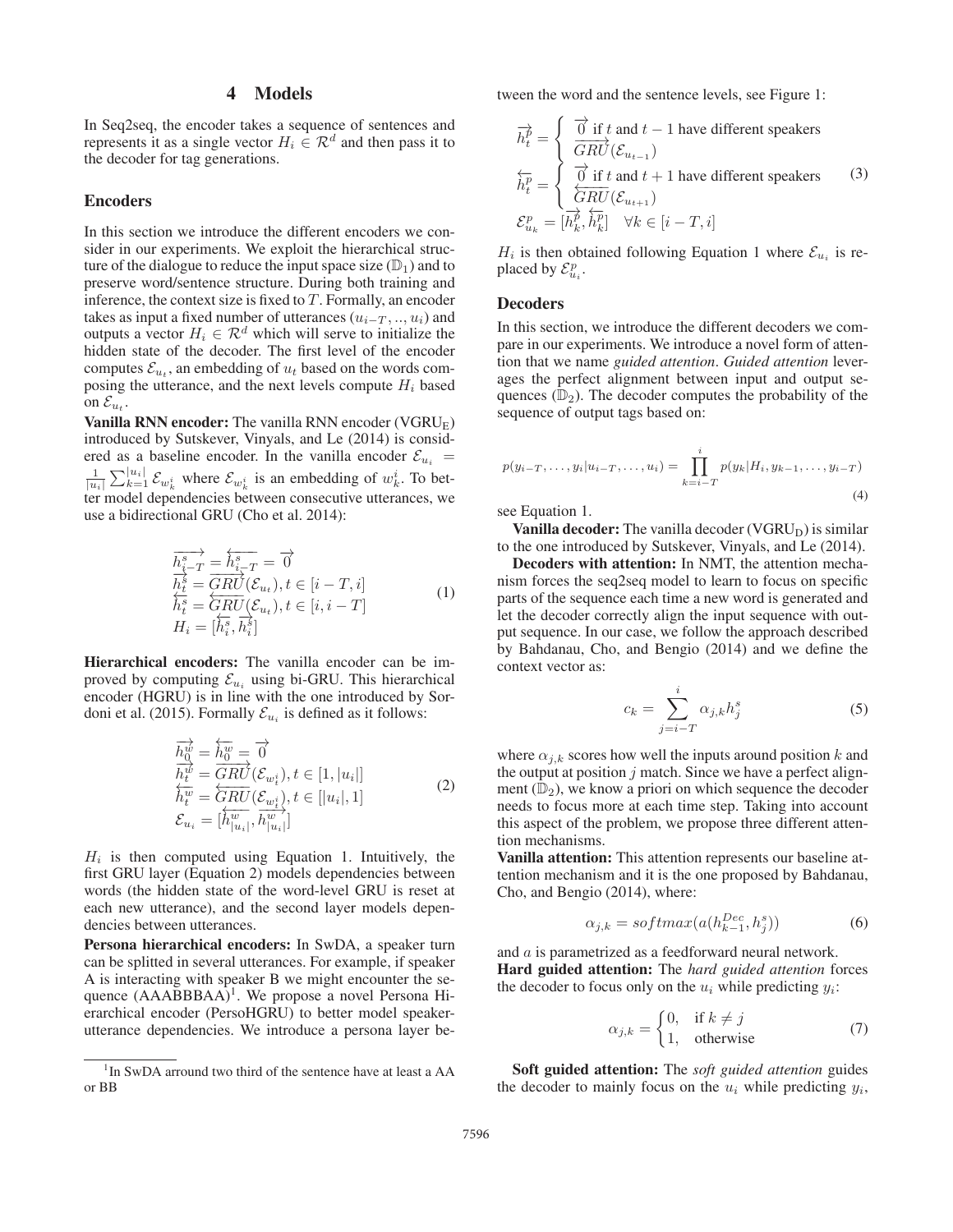

Figure 1: Seq2seq model architecture for DA classification. (a) The encoder is composed with three different levels representing a different hierarchical level in the dialogue. The utterances are encoded at: word level (purple), persona level (orange) and sentence level (green). (b) The decoder (blue) is responsible to generate for each utterance a DA exploiting the last state of the encoder as initial hidden state.

but allows it to have a limited focus on other parts of the input sequence.

$$
\widetilde{\alpha}_{j,k} = \begin{cases}\na(h_{k-1}^{Dec}, h_j^s), & \text{if } k \neq j \\
1 + a(h_{k-1}^{Dec}, h_j^s), & \text{otherwise}\n\end{cases}
$$
\n(8)

$$
\alpha_{j,k} = softmax(\widetilde{\alpha}_{j,k})
$$
\n(9)

where a is parametrised as a feedforward neural network.

#### Training and inference

In this section, we describe the training and the inference strategies used for our models. A seq2seq model aims to find the best sentence for a given source sentence. This poses a computational challenge when the output vocabulary size is large, since even by using beam search it's expensive to explore multiple paths. Since our output vocabulary size is limited  $(\mathbb{D}_3)$ , we do not incur in this problem and we can use beam search during both training and inference.

Beam search: In our work we measure the sequence likelihood based on the following formula:

$$
s(\tilde{\boldsymbol{y}}^k, \boldsymbol{u}_i) = \frac{\log P(\tilde{\boldsymbol{y}}^k | \boldsymbol{u}_i)}{lp(\tilde{\boldsymbol{y}}^k)}
$$
(10)

where  $u_i = (u_{i-T}, \ldots, u_i)$  and  $\tilde{y}^k = (\tilde{y}_{i-T}, \ldots, \tilde{y}_{i-T+k})$ <br>is the sumpatition of  $\text{Im}(\tilde{\omega})$ ,  $(\tilde{z} + |\tilde{y})^{\alpha}$  is the langth near is the current target, and  $lp(\tilde{y}) = \frac{(5+|\tilde{y}|)^{\alpha}}{(5+1)^{\alpha}}$  is the length nor-<br>maligation coefficient (Wu et al. 2016). At each time stap malisation coefficient (Wu et al. 2016). At each time step the  $B$  most likely sequences are kept ( $B$  corresponding to the beam size).

Training objective: For training we follow Wiseman and Rush (2016) and train our model until convergence with a token level loss and fine tune it by minimising the expected risk  $\mathcal{L}_{\text{RISK}}$  defined as:

$$
\mathcal{L}_{\text{RISK}} = \sum_{\tilde{\boldsymbol{y}} \in \text{U}(C_i)} \frac{\text{cost}(\tilde{\boldsymbol{y}}, \boldsymbol{y}_i) p(\tilde{\boldsymbol{y}} | \boldsymbol{u}_i)}{\sum_{\tilde{\boldsymbol{y}}' \in \text{U}(\boldsymbol{u}_i)} p(\tilde{\boldsymbol{y}} | \boldsymbol{u}_i)}
$$
(11)

where  $U(\mathbf{u}_i)$  is the set of the sequences generated by the model using a beam search algorithm for the input  $u_i$ , and  $cost(\tilde{y}, y_i)$  is defined, for a given a candidate sequence  $\tilde{y}$ and a target *y*i, as:

$$
cost(\tilde{\mathbf{y}}, \mathbf{y}_i) = \begin{cases} 1 & \text{if } \tilde{\mathbf{y}}_i = \mathbf{y}_i \\ 0 & \text{otherwise} \end{cases}
$$
 (12)

#### GRU/HGRU CRF baseline

State-of-the-art models use conditional random fields which model dependencies between tags on top of an GRU or a HGRU encoder which computed an embedding of the a variable number of utterances sentences . We have implemented our own CRF (Baseline<sub>CRF</sub>) following the work of Kumar et al. (2018):

$$
p(y_i, \dots, y_{i-T}, u_i, \dots, u_{i-T}; \theta) = \frac{\prod_{t=i}^{T} \psi(y_{t-1}, y_t, \phi(o_t); \theta)}{\sum_{\mathcal{Y}} \prod_{t=i}^{T} \psi(y_t, y_{t-1}, \phi(o_t); \theta)}
$$
(13)

Here  $\theta$  is the set of parameters corresponding to the CRF layer, and  $\psi$  is the feature function, providing us with unary and pairwise potentials. Let  $\phi \colon \mathbb{R}^H \to \mathbb{R}^{|\mathcal{Y}|}$  be the dense representation of each utterance's output provided by the encoder.  $\phi$  can be seen as the unary feature function.

## 5 Experimental Protocol

In this section we describe the experimental protocols adopted for the evaluation of our approach.

#### **Datasets**

We consider two classical datasets for Dialogue Act Classification: The Switchboard Dialogue Act Corpus and the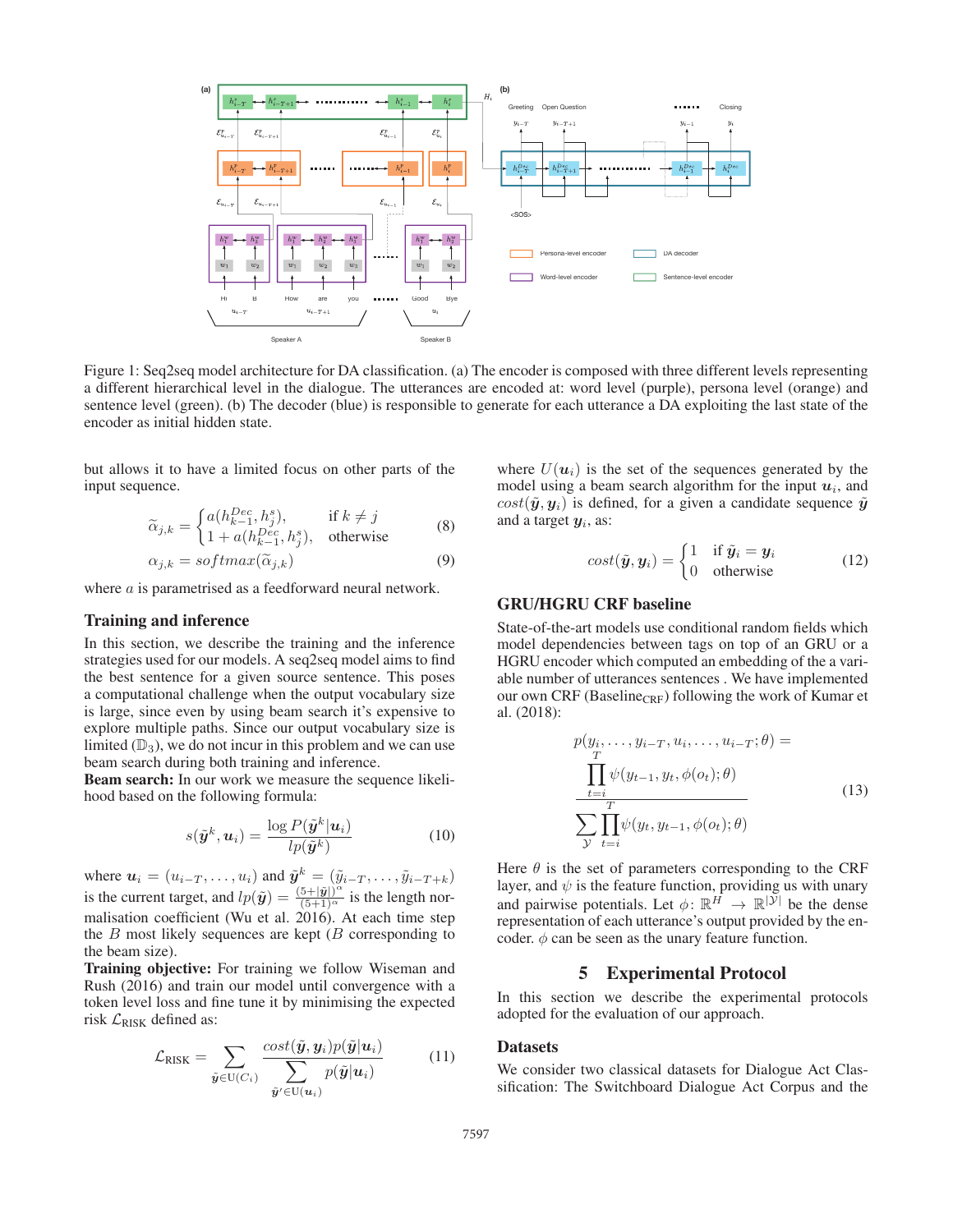MRDA. Since our models explicitly generate a sequence of tags we compute the accuracy on the last generated tag. Both datasets are already segmented in utterances and each utterance is segmented in words. For each dataset, we split each conversation  $C_i$  in sequence of utterances of length  $T = 5^2$ . SwDA: The Switchboard-1 corpus is a telephone speech corpus (Stolcke et al. 1998), consisting of about 2.400 two-sided telephone conversation among 543 speakers with about 70 provided conversation topics. The dataset includes information about the speakers and the topics and has 42 different tags. In this dataset global dependency plays a key role due to the large amount of backchannel (19%), abandoned or turn-exit (5%), uninterpretable acts (1%). In this context, any models that only take into account local dependencies will fail at extracting information to distinguish between ambiguous tags. For the confusion matrix, we follow Li et al. (2018a) and present it for 10 tags only: statementnon-opinion (sd), backchannel (b), statement-opinion (sv), conventional-closing  $(fc)$ , wh-question  $(qw)$ , response acknowledgement (bk), hedge (h), open-question (qo), other answers (no), thanking (ft).

MRDA: MRDA: The ICSI Meeting Recorder Dialogue Act corpus (Shriberg et al. 2004) contains 72 hours of naturally occurring multi-party meetings that were first converted into 75 word level conversations, and then hand-annotated with DAs using the Meeting Recorder Dialogue Act Tagset. In this work we use 5 DAs, i.e., statements (s), questions (q), floorgrabber  $(f)$ , backchannel  $(b)$ , disruption  $(d)$ .

Train/Dev/Test Splits: For both SwDA and RMDA we follow the official split introduced by Stolcke et al. (2000). Thus, our model can directly be compared to Li et al.; Chen et al.; Kumar et al.; Raheja and Tetreault (2018a; 2018; 2018; 2019).

#### Training details

All the hyper-parameters have been optimised on the validation set using accuracy computed on the last tag of the sequence. The embedding layer is initialised with pretrained fastText word vectors of size 300 (Bojanowski et al.  $2017$ <sup>3</sup>, trained with subword information (on Wikipedia 2017, UMBC webbase corpus and statmt.org news dataset), and updated during training. Hyperparameter selection has been done using a random search on a fixed grid. Models have been implemented in PyTorch and trained on a single NVIDIA P100.

Parameters for SwDA: We used Adam optimizer (Kingma and Ba 2014) with a learning rate of 0.01, which is updated using a scheduler with a patience of 20 epochs and a decrease rate of 0.5. The gradient norm is clipped to 5.0, weight decay is set to 1e-5, and dropout (LeCun, Bengio, and Hinton 2015) is set to 0.2. The maximum sequence length is set to 20. Best performing model is an encoder with size of 128 and a decoder of size 48. For VGRU<sub>E</sub>, we use two layers for the BiGRU layer. For hierarchical models, we use BiGRU with a single layer.

Parameters for MRDA: We used AdamW optimizer (Loshchilov and Hutter 2017) with a learning rate of 0.001, which is updated using a scheduler with a patience of 15 epochs and a decrease rate of 0.5. The gradient norm is clipped to 5.0, weight decay is set to 5e-5, and dropout (Le-Cun, Bengio, and Hinton 2015) is set to 0.3. The maximum sequence length is set to 30. Best performing model is an encoder with size of 40 and a decoder with size 400. For  $VGRU<sub>E</sub>$  we use two layers for the BiGRU layer, for hierarchical models we use BiGRU with a single layer.

## 6 Experiments & Results

In this section we propose a set of experiments in order to investigate the performance of our model compared to existing approaches with respect to the difficulties highlighted in the introduction.

## Experiment 1: Are Seq2seq better suited to DA prediction than CRF ?

Current state of the art are built on CRF models. In this first section, we aim at comparing a seq2seq with a CRF based model. To provide a fair comparison we perform the same grid search for all models on a fixed grid. At this step, we do not use attention neither use beam search during training or inference. As shown in Table 2, with a vanilla RNN encoder the seq2seq significantly outperforms the CRF on SwDa and MRDA. With an HGRU the seq2seq exhibit significantly higher results on SwDA and reaches comparable performances on MRDA. This behaviour suggests that a model based on a seq2seq architecture tends to be achieve higher score on DA classification than a CRF based model.

| Models                            | SwDa | <b>MRDA</b> |
|-----------------------------------|------|-------------|
| Baseline <sub>CRF</sub> $(+GRU)$  | 77.7 | 88.3        |
| seq2seq (+GRU)                    | 81.9 | 88.5        |
| Baseline <sub>CRF</sub> $(+HGRU)$ | 81.6 | 90.0        |
| seq2seq (+HGRU)                   | 82.4 | 90.0        |

Table 2: Accuracy of a seq2seq on dev test and Baseline $_{\text{CBF}}$ on SwDA and MRDA. Bold results exhibit significant differences (p-value  $< 0.01$ ) according to the Wilcoxon Mann Whitney test performed on 10 runs using different seeds.

Global dependencies analysis: In Table 3 we present two examples where our seq2seq use contextual information to disambiguate the tag and to predict the correct label. In the first example, "It can be a pain" without context can be interpreted both as statement non-opinion (sd) or statement opinion (sv). Our seq2seq uses the surrounding context (two sentences before) to disambiguate and assign the sv label . In the second example, the correct tag assigned to "Oh, okay" is a response acknowledgement (bk) and not backchannel (b). The key difference between bk and b is that an utterance labelled with bk has to be produced within

 ${}^{2}T$  is an hyperparameter, experiments have shown that 5 leads to the best results.

<sup>&</sup>lt;sup>3</sup>In our work we rely on same pretrained embedding word2vect (Mikolov et al. 2013) instead of GloVe (Pennington, Socher, and Manning 2014).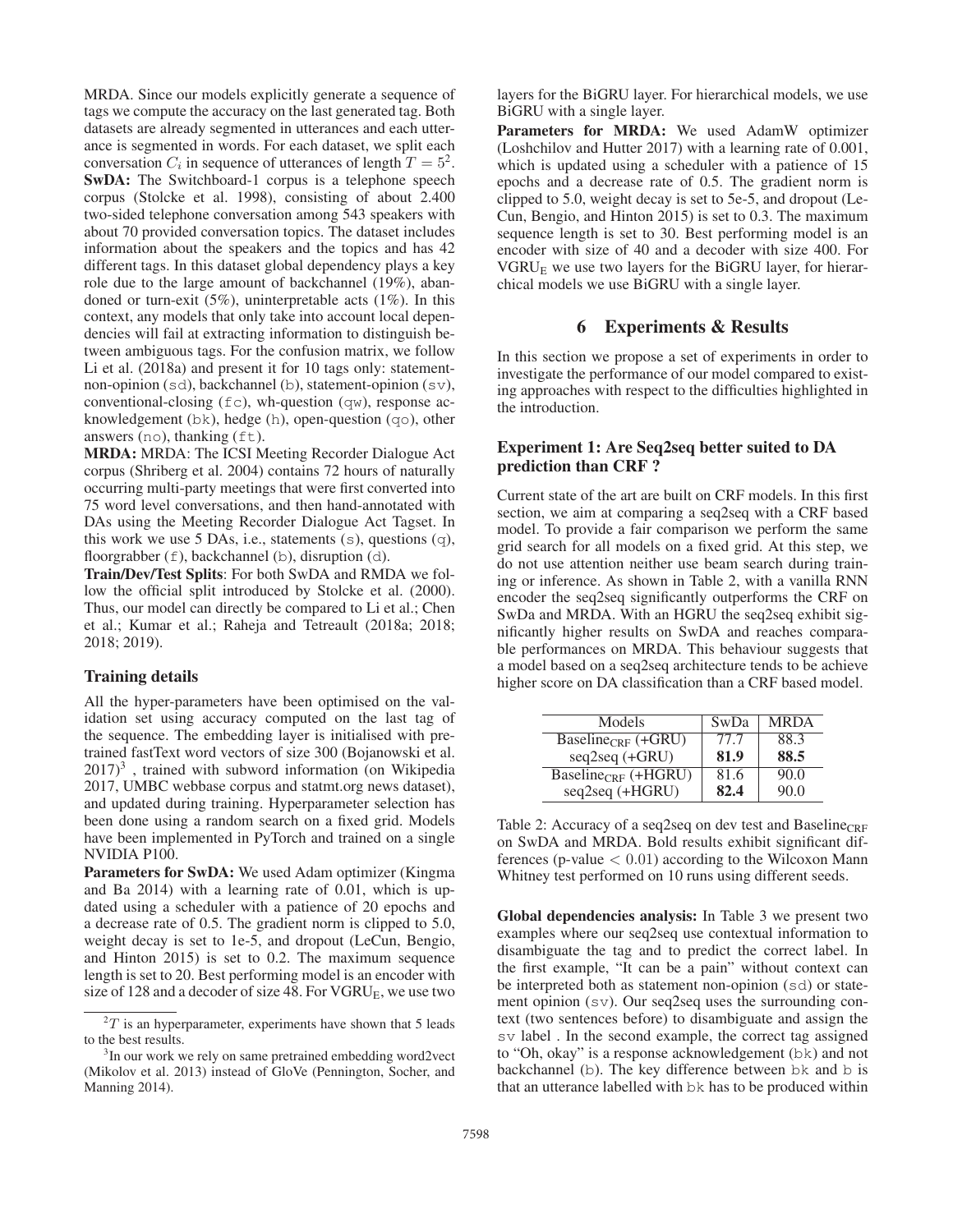a question-answer context, whereas b is a *continuer* 4. In our example, the global context this is a question/reply situation: the first speaker asks a question ("What school is it"), the second replies then, the first speaker answers to the reply. This observation reflects the fact CRF models only handle local dependencies where seq2seq models consider global ones as well.

| Utterances                                                                              | G. | seq2seq | <b>CRF</b> |
|-----------------------------------------------------------------------------------------|----|---------|------------|
| How long does that take you to get to work?                                             | qw | aw      | qw         |
| Uh, about forty-five, fifty minutes.                                                    | sd | sd      | sd         |
| How does that work, work out with, uh,<br>storing your bike and showering and all that? | qw | qw      | qw         |
| Yeah.                                                                                   | b  | b       | b          |
| It can be a pain.                                                                       | sd | sd      | SV         |
| It's, it's nice riding to school because<br>it's all along a canal path, uh,            | sd | sd      | sd         |
| Because it's just,<br>it's along the Erie Canal up here.                                | sd | sd      | sd         |
| So, what school is it?                                                                  | aw | qw      | qw         |
| Uh, University of Rochester.                                                            | sd | sd      | sd         |
| Oh, okay.                                                                               | bk | bk      | b          |

Table 3: Example of predicted sequence of tags taken from SwDA. seq2seq is our best performing model, CRF stands for Baseline<sub>CRF</sub>, G. is the groundtruth label.

|                  | <b>SwDA</b>             |      |            |            |
|------------------|-------------------------|------|------------|------------|
| Dec.<br>Enc.     | VGRU <sub>d</sub>       | att. | soft guid. | hard guid. |
| <b>Beam Size</b> |                         |      |            |            |
| $VGRU_F$         | 81.6                    | 82.1 | 82.8       | 82.9       |
| <b>HGRU</b>      | 82.4                    | 82.3 | 83.1       | 84.0       |
| PersoHGRU        | 49.8                    | 79.4 | 84.0       | 83.5       |
|                  | <b>MRDA</b>             |      |            |            |
| Dec.<br>Enc.     | <b>VGRU<sub>D</sub></b> | att. | soft guid. | hard guid. |
| <b>Beam Size</b> |                         |      | 1          |            |
| $VGRU_F$         | 88.5                    | 88.5 | 88.5       | 88.5       |
| <b>HGRU</b>      | 90.0                    | 89.9 | 90.0       | 90.2       |
| PersoHGRU        | 66.2                    | 87.7 | 88.2       | 86.9       |

Table 4: Accuracy on the dev set of the different encoder/decoder combination MRDA and SwDA. For SwDA, Wilcoxon test (10 runs with different seeds) has been performed for an HGRU encoder with a decoder with *hard guided attention* against an HGRU encoder with *soft guided attention*, *soft guided attention*, with attention, without attention pairwise tests exhibit p-value  $< 0.01$ .

#### Experiment 2: What is the best encoder?

In Table 4, we present the results of the three encoders presented in Section 4 on both datasets. For SwDA and MRDA, we observe that a seq2seq equipped with a hierarchical encoder outperforms models with Vanilla RNN encoder, while reducing the number of learned parameters.

The  $VGRU_D$  does not play well with the Perso $HGRU$  encoder. When combined with a *guided attention mechanism*, the PersoHGRU exhibits competitive accuracy on SwDA. However on MRDA, adding a personna layer harms the accuracy. This suggests either that the information related to the speaker is irrelevant for our task (no improvement observed while adding persona information)<sup>5</sup>, or that the considered hierarchy is not the optimal structure to leverage this information.

Our final model makes use of the HGRU encoder since in most of the settings it exhibits superior performance.

#### Experiment 3: Which attention mechanism to use?

The seq2seq encodes a source sentence into a fixed-length vector from which a decoder generates a sequence of tags. Attention forces the decoder to strengthen its focus on the source sentences that are relevant to predicting a label.

In NMT (Luong, Pham, and Manning 2015), complementing a seq2seq with attention contributes to generate better sentences. In Table 4 we see that in most the case, the use of a simple attention mechanism provides a rather small improvement with VGRU and harms a bit the performances with a HGRU encoder. In case of a seq2seq composed with a PersoHGRU and a decoder without attention the learning fails: the decrease of the training loss is relatively small and seq2seq fails to generalise. It appears that in DA classification where sequences are short (5 tags), Vanilla attention does not have as much as impact as in NMT (that have longer sequences with more complex global dependencies).

If we consider an HGRU encoder, we observe that our proposed *guided attention* mechanisms improves dev accuracy which demonstrates the importance of easing the task by using prior knowledge on the alignment between the utterances and the tags. Indeed, while decoding there is a direct correspondence between labels and utterances meaning that  $y_i$  is associated with  $u_i$ . The soft guided attention will mainly focus on the current utterance with a small additional focus on the context where hard guided attention will only consider the current utterance. Improvement due to *guided attention* demonstrates that the alignment between input/output is a key prior to include in our model.

Attention analysis: Figure 2 shows a representative example of the attention weights of the three different mechanisms. The seq2seq with a normal attention mechanism is characterised by a weight matrix far from the identity (especially the lower right part). While decoding the last tags, this lack of focus leads to a wrongly predicted label for a simple utterance: "Uh-Huh" (backchannel). Both *guided attention* mechanisms focus more on the sentence associated with the tag, at each time step, and predict successfully the last DA.

Since the *hard guided attention* decoder exhibit overall the best results (on both SwDA and MRDA) and does not require any additional parameter we will use it for our final model.

<sup>&</sup>lt;sup>4</sup>This analysis can be supported by 5.1.1 in SwDA coder manual https://web.stanford.edu/∼jurafsky/ws97/manual.august1.html

<sup>&</sup>lt;sup>5</sup>Further investigations with several persona based model inspired from the work of (Li et al. 2016b) shows the same poor improvement (in terms of accuracy)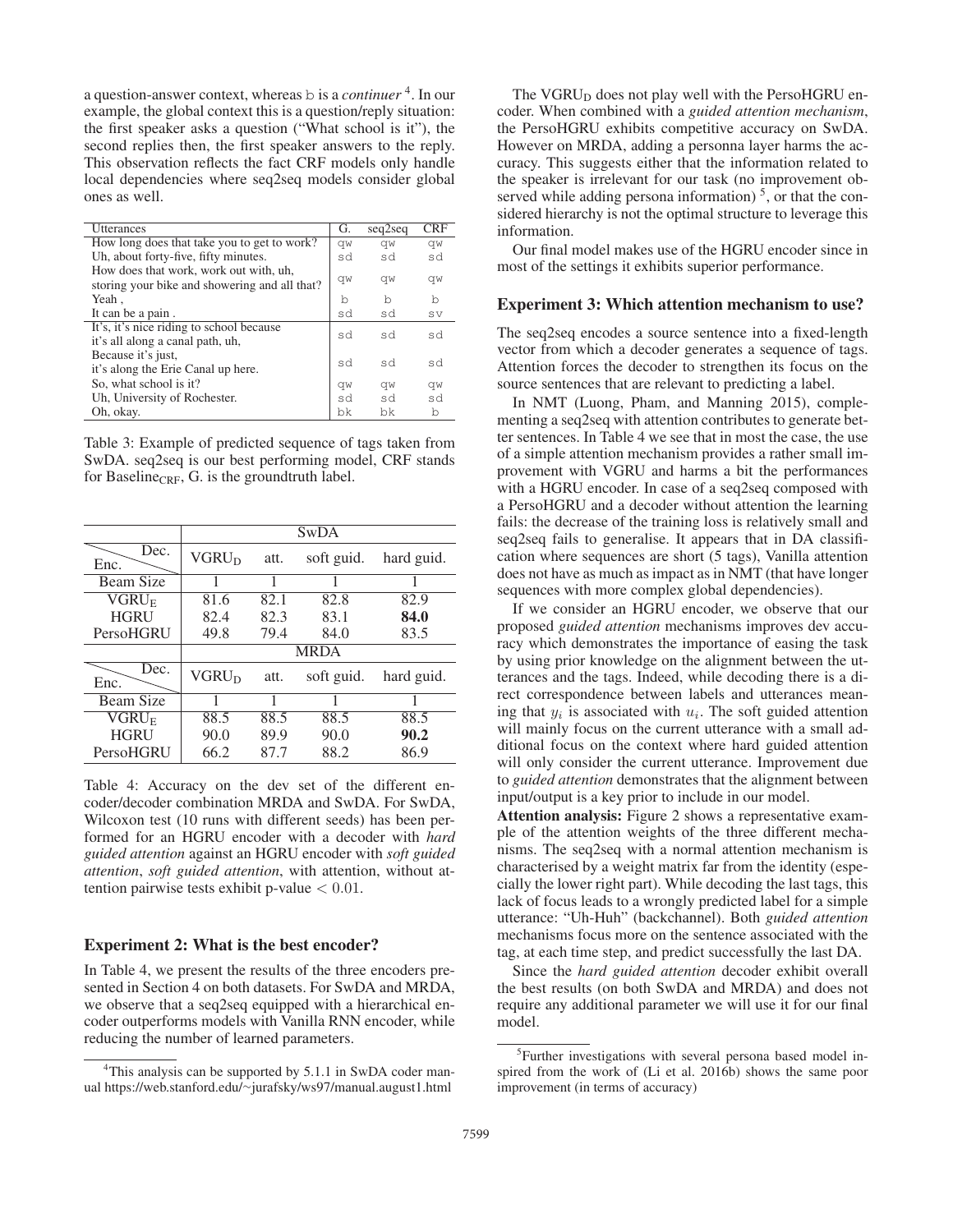

Figure 2: Attention matrix visualisation on MRDA for the fixed context of 5 utterances. Green color for predicted label indicates a correct label, orange color indicates a mistake. (a) stands for the HGRU with attention, (b) stands for the HGRU with hard guided attention, (c) is HGRU with soft guided attention.

### Experiment 4: How to leverage beam search to improve the performance?

Beam Search allows the seq2seq model to consider alternative paths in the decoding phase.

Beam Search during inference: Using beam search provides a low improvement (maximum absolute improvement of  $0.2\%)$ <sup>6</sup>.<br>Compar

Compared to NMT, output size is drastically smaller  $(\mathcal{Y}_{\text{SWDA}} = 42 \text{ while } \mathcal{Y}_{\text{MRDA}} = 5) \text{ for DA classification.}$ When considering alternative paths with small output space in imbalanced datasets the beam search is more likely to consider very unlikely sequences as alternatives (eg. "s s  $s s$ ").

Fine tuning with a sequence loss: As previously mentioned, using beam search during inference only leads to a limited improvement in accuracy. We finetune a seq2seq composed with a HGRU encoder and a decoder with *hard guided attention* (this model has been selected in the previous steps) with the introduced sequence level loss describes in Section 4. Table 5 shows that this fine tuning steps improves the performances of 1% on SwDA (84% vs 85%) and 1.2% on RMDA (90.4% vs 91.6%).

 $seq2seq_{\text{BEST}}$ : Our  $seq2seq_{\text{BEST}}$  model is composed of a HGRU encoder and a decoder with *hard guided attention* finetuned with  $B_{\text{train}} = 2$  and  $B_{\text{inf}} = 5$  for SwDA and  $B_{\text{train}} = 5$  and  $B_{\text{inf}} = 1$  for SwDA.

## Experiment 5: Comparison with state-of-the-art models

In this section, we compare the performances of  $seq2seq_{BEST}$  with other state of the art models and analyse the performances of the models. Table 6 shows the performances of best performing model seq2seqBEST on the test set. seq2seq $_{\text{BERT}}$  achieves an accuracy of 85% on the SwDA corpora. This model outperforms Chen et al. (2018) and Raheja and Tetreault (2019) which achieve

|                                     | <b>SwDA</b>    |      |      | <b>RMDA</b> |
|-------------------------------------|----------------|------|------|-------------|
| $B_{\text{train}}$<br>$B_{\rm inf}$ | $\mathfrak{D}$ | 5    |      |             |
|                                     | 84.8           | 84.7 | 91.3 | 91.6        |
| 7                                   | 84.9           | 84.8 | 91.3 | 91.6        |
| 5                                   | 85.0           | 84.9 | 91.5 | 91.6        |

Table 5: Accuracy on the dev set of seq2seq model trained with sequence level loss.  $B<sub>train</sub>$  stands for the beam size during training,  $B_{\text{inf}}$  for the one during inference<sup>8</sup>.For SwDA, Wilcoxon test (10 runs with different seeds) has been performed for  $B_{\text{train}} = 2$  and  $B_{\text{inf}} = 2$  against all other models. For RMDA, Wilcoxon test has been performed (10 runs with different seeds) for  $B_{\text{train}} = 5$  and  $B_{\text{inf}} = 1$  against all model with  $B_{\text{train}} = 2$ .

an accuracy of 82.9%. On MRDA, our best performing model reaches an accuracy of 91.6% where current state-of-the-art systems, Chen et al.; Kumar et al. (2018; 2018) achieve respectively 92.2% and 91.7%.

| Models                      | SwDa | <b>MRDA</b> |
|-----------------------------|------|-------------|
| Li et al. (2018a)           | 82.9 | 92.2.       |
| Chen et al. (2018)          | 81.3 | 91.7        |
| Kumar et al. (2018)         | 79.2 | 90.9        |
| Raheja and Tetreault (2019) | 82.9 | 91.1        |
| $seq2seq_{\text{REST}}$     | 85.0 | 916         |

Table 6: Accuracy of our best models (seq2seq) and Baseline<sub>CRF</sub> on SwDA and MRDA test sets.

## 7 Conclusion

In this work, we have presented a novel approach to the DA classification problem. We have shown that our seq2seq model, using a newly devised *guided attention* mechanisms, achieves state-of-the-art results thanking its ability to better model global dependencies.

<sup>&</sup>lt;sup>6</sup>The considered beam size are small compared to other applications (Li et al. 2016a). While increasing the beam size, we see that the beam search become very conservative (Gimpel et al. 2013) and tends to output labels highly represented in the training set (e.g., sd for SwDA).